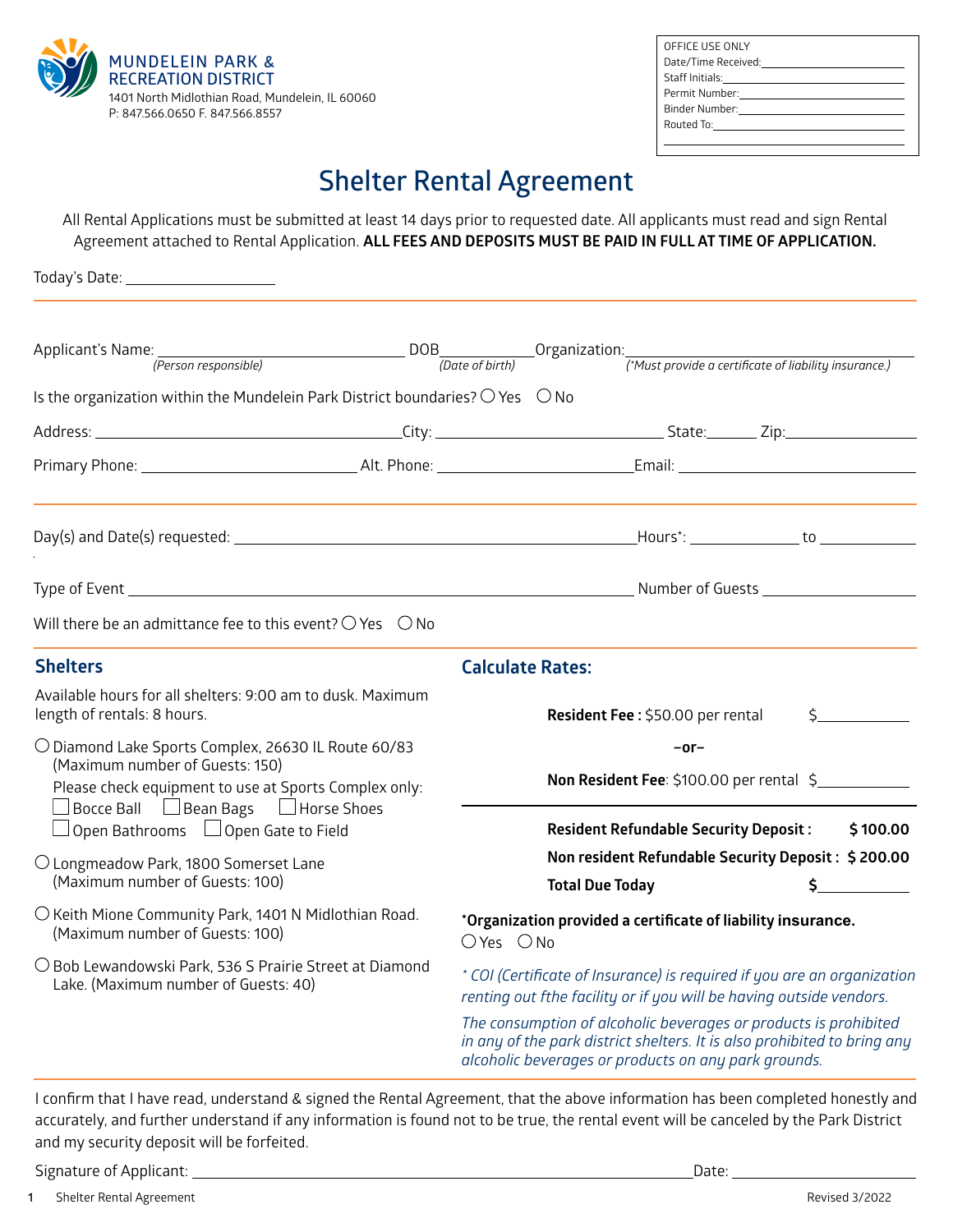| <b>OFFICE USE ONLY</b>                 |                                                                                                                                                                                                                                                                                                                                                                                                                                                                                                                                                                        |                         |  |
|----------------------------------------|------------------------------------------------------------------------------------------------------------------------------------------------------------------------------------------------------------------------------------------------------------------------------------------------------------------------------------------------------------------------------------------------------------------------------------------------------------------------------------------------------------------------------------------------------------------------|-------------------------|--|
| <b>AUTHORIZATION</b>                   | O Approved O Denied By Facility Supervisor: _________________________________Date: ___________________________<br>,我们也不会有什么。""我们的人,我们也不会有什么?""我们的人,我们也不会有什么?""我们的人,我们也不会有什么?""我们的人,我们也不会有什么?""我们的人                                                                                                                                                                                                                                                                                                                                                                     |                         |  |
| PAYMENT                                | Rental Amt: \$___________                                                                                                                                                                                                                                                                                                                                                                                                                                                                                                                                              |                         |  |
|                                        | Employee Assigned: <u>contract and a series of the series of the series of the series of the series of the series of</u><br>Pre-rental Inspection Time of Arrival:_____________________________Time of Departure:_________________________                                                                                                                                                                                                                                                                                                                             |                         |  |
| EPORT<br>$\propto$<br>푼<br><b>IATS</b> | List Any Damages or Problems: 1988 and 2008 and 2008 and 2010 and 2010 and 2010 and 2010 and 2010 and 2010 and                                                                                                                                                                                                                                                                                                                                                                                                                                                         |                         |  |
|                                        |                                                                                                                                                                                                                                                                                                                                                                                                                                                                                                                                                                        | Date:__________________ |  |
| SUPERVISOR'S REVIEW                    | Amount of Deposit to be Refunded: Facility Supervisor: Cambridge Mate: Cambridge Material Proposition be Refunded:<br>Comments: <u>comments:</u> comments: comments: comments: comments: comments: comments: comments: comments: comments: comments: comments: comments: comments: comments: comments: comments: comments: comments: comments: comments:<br><u> 1989 - Andrea San Andrea San Andrea San Andrea San Andrea San Andrea San Andrea San Andrea San Andrea San Andr</u><br>,我们也不会有什么。""我们的人,我们也不会有什么?""我们的人,我们也不会有什么?""我们的人,我们也不会有什么?""我们的人,我们也不会有什么?""我们的人 |                         |  |
| <b>PROCESS</b><br>岀<br>$\propto$       |                                                                                                                                                                                                                                                                                                                                                                                                                                                                                                                                                                        |                         |  |
| <b>OFFICE USE ONLY</b>                 |                                                                                                                                                                                                                                                                                                                                                                                                                                                                                                                                                                        |                         |  |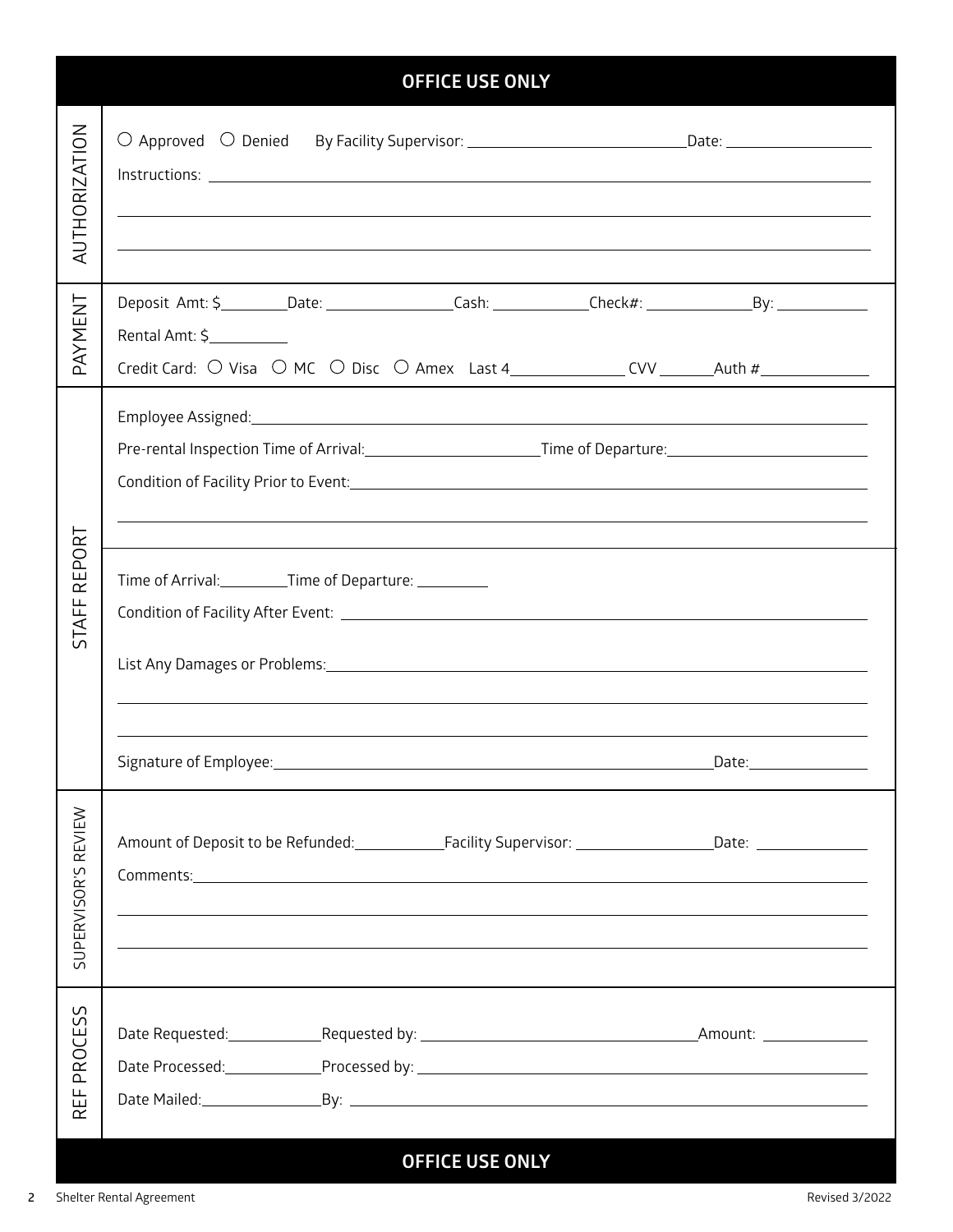

# **Shelter Rental Agreement TERMS AND CONDITIONS**

*All applicants must read, sign and return this form with their completed Rental Application at least 14 days prior to requested date.*

Mundelein Park & Recreation District (known as MPRD for the remainder of this Rental Agreement) The consumption of alcoholic beverages or products is prohibited in any of the park district shelters. It is also prohibited to bring any alcoholic beverages or products on any of the shelter park grounds. Available rental hours are from 9:00 am to dusk.

### **GENERAL RULES:**

- 1. The \$100.00 security deposit AND full rental payment is due at the time of Rental Application.
- 2. Once the Rental Application has been processed, should the party who signed the application (known as Renter for the remainder of this Rental Agreement) need to cancel their date for any reason; the rental fee will be forfeited.
- 3. Proof of park district residency must be presented at time of rental application to qualify for resident rate (i.e.: valid driver's license, current lease or real estate tax bill with Renter's name and address.)
- 4. If you are an organization, using any MPRD Facility, you will be required to provide us with a \$1,000,000.00 Certificate of Liability Insurance, naming the Mundelein Park District as additionally insured on the policy.
- 5. The Renter must be present at the rental. MPRD holds the Renter solely responsible for the condition of the rented facility at the conclusion of the rental.
- 6. The consumption of alcoholic beverages or products is prohibited in any of the park district shelters. It is also prohibited to bring any alcoholic beverages or products on any of the shelter park grounds.
- 7. Gambling of any form is prohibited.
- 8. Renter shall not permit any area to be used for any disorderly or unlawful behavior during the period of this rental.
- 9. Any evidence of alcohol, gambling, disorderly or unlawful behavior in the facility during your event will result in the loss of Renter's security deposit and/or immediate termination of rental event.
- 10. Renter is liable for any damages or loss of property, furniture and/or equipment. Any damage to the facility structure (inside or outside), furniture (tables, chairs, benches, etc.) will be deducted from Renter's security deposit.
- 11. The security deposit will be refunded in full if renter complies with all the terms and conditions of this Renter's Agreement. The MPRD Staff Report will determine if any or all of the security deposit shall be returned.
- 12. All refunds are processed in the form of check or credit card.
- 13. Upon approval Refunds will be issued 2 to 4 weeks after your event.
- 14. A late processing fee of \$15.00 will be charged for any changes made to your Rental Application within 10 days of your rental date. No changes will be allowed 5 days prior to your rental date. An additional processing fee of \$15.00 per change will be charged in the event the Renter needs to alter their Rental Application more than once.
- 15. A \$25.00 service charge will be assessed on all checks returned due to insufficient funds.

## **RENTER RESPONSIBILITIES: SET-UP/CLOSING PROCEDURES:**

- 1. Positively no permanent signs or markings, etc. allowed on any MPRD shelter or building.
- 2. When cleaning, wipe up any food or beverage spills on tables, picnic benches, chairs, walls, etc.
- 3. Dispose of all food and decorations, etc. from event in trash receptacles using provided trash liners.
- 4. If applicable, return any moved furniture or equipment to their original position. Facility should be restored to same condition as it was when the rental began.